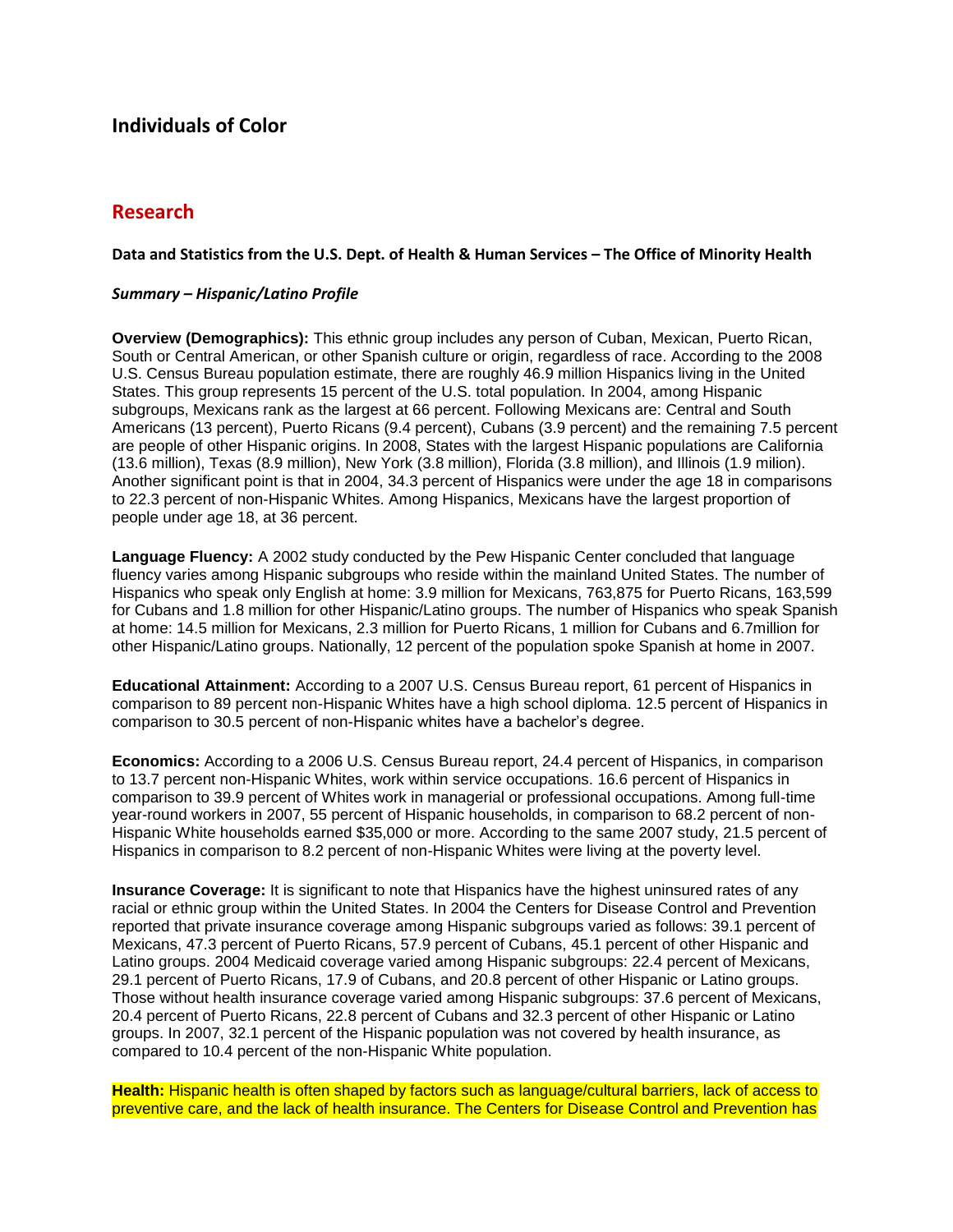cited some of the leading causes of illness and death among Hispanics, which include heart disease, cancer, unintentional injuries (accidents), stroke, and diabetes. Some other health conditions and risk factors that significantly affect Hispanics are: asthma, chronic obstructive pulmonary disease, HIV/AIDS, obesity, suicide, and liver disease.

**Other Health Concerns:** Hispanics have higher rates of obesity than non-Hispanic Caucasians. There are also disparities among Hispanic subgroups. For instance, while the rate of low birth weight infants is lower for the total Hispanic population in comparison to non-Hispanic Caucasians, Puerto Ricans have a low birth weight rate that is 50 percent higher than the rate for non-Hispanic Caucasians. Also Puerto Ricans also suffer disproportionately from asthma, HIVAIDS and infant mortality. Mexican-Americans suffer disproportionately from diabetes.

# *Quick Facts*

#### **Cancer**

- In 2005, Hispanic men were 16% less likely to have prostate cancer as non-Hispanic white men.
- In 2005, Hispanic women were 33% less likely to have breast cancer as non-Hispanic white women.
- Hispanic men and women have higher incidence and mortality rates for stomach and liver cancer.
- In 2005, Hispanic women were twice as likely as non-Hispanic white women to be diagnosed with cervical cancer. *[Click here for more statistics on Hispanics and Cancer.](http://minorityhealth.hhs.gov/templates/content.aspx?lvl=2&lvlID=54&ID=3323)*

# **Diabetes**

- **•** Mexican American adults were 2 times more likely than non-Hispanic white adults to have been diagnosed with diabetes by a physician.
- In 2002, Hispanics were 1.5 times as likely to start treatment for end-stage renal disease related to diabetes, as compared to non-Hispanic white men.
- In 2005 Hispanics were 1.6 times as likely as non-Hispanic Whites to die from diabetes. *[Click here for more statistics on Hispanics and Diabetes.](http://minorityhealth.hhs.gov/templates/content.aspx?lvl=2&lvlID=54&ID=3324)*

# **Heart Disease**

- In 2007, Hispanics were 10% less likely to have heart disease, as compared to non-Hispanic whites.
- In 2005 Mexican American men were 30% less likely to die from heart disease, as compared to non-Hispanic white men.
- Mexican American women were 1.3 times more likely than non-Hispanic white women to be obese.

*[Click here for more statistics on Hispanics and Heart Disease.](http://minorityhealth.hhs.gov/templates/content.aspx?lvl=2&lvlID=54&ID=3325)*

# **HIV/AIDS**

- Hispanics accounted for 17% of HIV/AIDS cases in 2007.
- **Hispanic males have almost 3 times the AIDS rate as non-Hispanic white males.**
- Hispanic females have almost 5 times the AIDS rate as non-Hispanic white females.
- Hispanic men were 2.5 times as likely to die from HIV/AIDS as non-Hispanic white men in 2005.
- Hispanic women were 3 times as likely to die from HIV/AIDS as non-Hispanic white women in 2005.

*[Click here for more statistics on Hispanics and HIV/AIDS.](http://minorityhealth.hhs.gov/templates/content.aspx?lvl=2&lvlID=54&ID=3327)*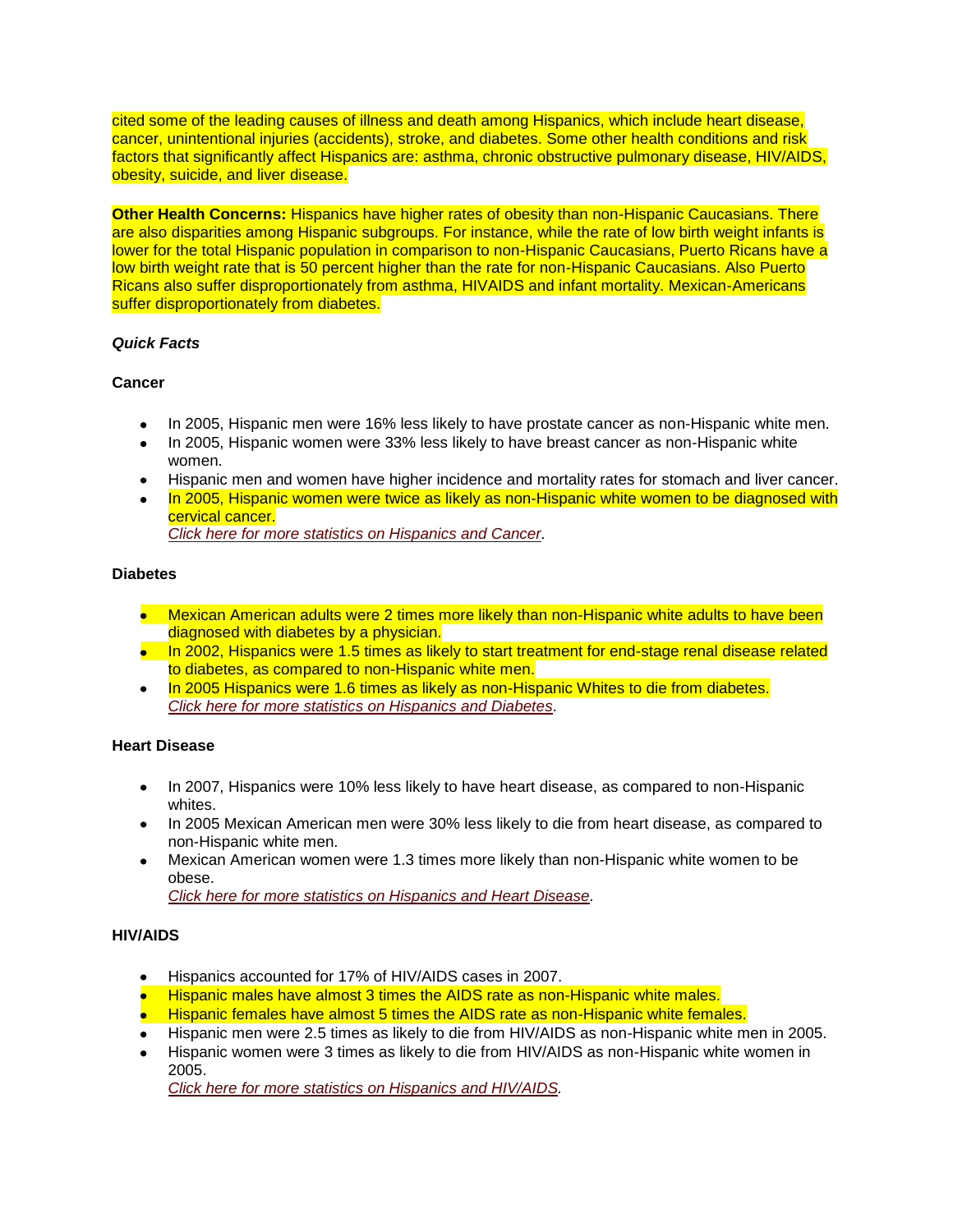### **Immunization**

- In 2006 Hispanic adults aged 65 and older were 10% less likely to have received the influenza (flu) shot in the past 12 months, as compared to non-Hispanic whites of the same age group.
- In 2006, Hispanic adults aged 65 and older were 50% less likely to have ever received the pneumonia shot, as compared to non-Hispanic white adults of the same age group.
- Although Hispanic children aged 19 to 35 months had comparable rates of immunization for hepatitis, influenza, MMR, and polio, they were slightly less likely to be fully immunized, when compared to non-Hispanic white children. *[Click here for more statistics on Hispanics and Immunization.](http://minorityhealth.hhs.gov/templates/content.aspx?lvl=2&lvlID=54&ID=3328)*

# **Infant Mortality**

- In 2005, infant mortality rates for Hispanic subpopulations ranged from 4.4 per 1,000 live births to 8.3 per 1,000 live births, compared to the non-Hispanic white infant mortality rate of 5.8 per 1,000 live births.
- In 2005, Puerto Ricans had 1.4 times the infant mortality rate of non-Hispanic whites.
- Puerto Rican infants were twice as likely to die from causes related to low birthweight, as compared to non-Hispanic white infants.
- Mexican American mothers were 2.5 times as likely as non-Hispanic white mothers to begin prenatal care in the 3rd trimester, or not receive prenatal care at all. *[Click here for more statistics on Hispanics and Infant](http://minorityhealth.hhs.gov/templates/content.aspx?lvl=2&lvlID=54&ID=3329) Mortality.*

# **Stroke**

- In 2005, Hispanic men were 15% less likely to die from a stroke than non-Hispanic white men.
- In 2005 Hispanic women were 25% less likely to die from a stroke than non-Hispanic white women.

*[Click here for more statistics on Hispanics and Stroke.](http://minorityhealth.hhs.gov/templates/content.aspx?lvl=2&lvlID=54&ID=3330)*

# *Summary – African American Profile*

**Overview (Demographics):** In July 2008, 41 million people in the United States, or 13.5 percent of the civilian noninstitutionalized population, were Black. They are the second largest minority population, following the Hispanic/Latino population. In 2007, the majority of Blacks lived in the South (56 percent), while 34 percent of white population lived in the South. The ten states with the largest Black population in 2008 were New York, Florida, Texas, Georgia, California,North Carolina, Illinois, Maryland, Virginia, Michigan. Louisiana is no longer in the top 10, as a result of the Hurricane Katrina disaster. Combined, these 10 states represented 59% of the total Black population. Of the ten largest places in the United States with 100,000 or more population, Gary, Indiana has the largest proportion of Blacks, 83%, followed by Detroit (82%).

**Educational Attainment:** In 2007, as compared to Whites 25 years and over, a lower percentage of Blacks had earned at least a high school diploma (80 percent and 89 percent, respectively). More Black women than Black men had earned at least a bachelor's degree (16 percent compared with 14 percent), while among non-Hispanic Whites, a higher proportion of men than women had earned at least a bachelor's degree (25 percent and 24 percent, respectively), in 2006.

**Economics:** According to the 2007 Census Bureau report, the average African-American family median income was \$33,916 in comparison to \$54,920 for non-Hispanic White families. In 2007, the U.S. Census bureau reported that 24.5 percent of African-Americans in comparison to 8.2 percent of non-Hispanic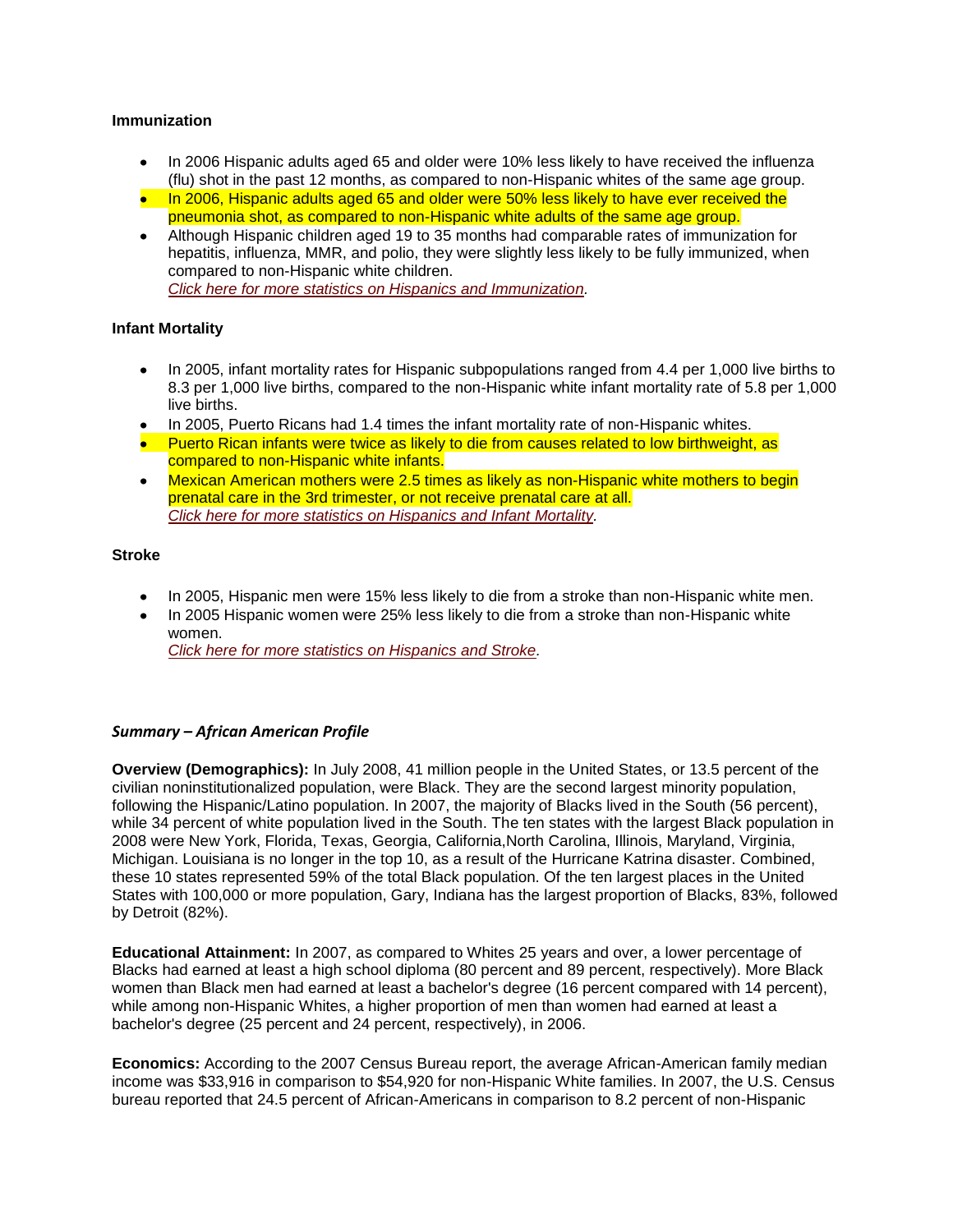Whites were living at the poverty level. In 2007, the unemployment rate for Blacks was twice that for non-Hispanic Whites (8 percent and 4 percent, respectively). This finding was consistent for both men (9 percent compared with 4 percent) and women (8 percent compared with 4 percent).

**Insurance Coverage:** In 2007, 49 percent of African-Americans in comparison to 66 non-Hispanic Whites used employer-sponsored health insurance. Also in 2007, 23.8 percent of African-Americans in comparison to 9 percent of non-Hispanic Whites relied on public health insurance. Finally, in 2007, 19.5 percent of African-Americans in comparison to 10.4 percent of non-Hispanic whites were uninsured.

**Health Conditions:** In 2005, the death rate for African Americans was higher than Whites for heart diseases, stroke, cancer, asthma, influenza and pneumonia, diabetes, HIV/AIDS, and homicide.

#### *Quick Facts* **Cancer**

- In 2005, African American men were 1.3 times as likely to have new cases of lung and prostate cancer, compared to non-Hispanic white men.
- African American men are twice as likely to have new cases of stomach cancer as non-Hispanic white men.
- African Americans men have lower 5-year cancer survival rates for lung and pancreatic cancer, compared to non-Hispanic white men.
- In 2005, African American men were 2.4 times as likely to die from prostate cancer, as compared to non-Hispanic white men.
- In 2005, African American women were 10% less likely to have been diagnosed with breast cancer, however, they were 34% more likely to die from breast cancer, compared to non-Hispanic white women.
- African American women are twice as likely to be diagnosed with stomach cancer, and they were  $\bullet$ 2.4 times as likely to die from stomach cancer, compared to non-Hispanic white women. *[Click here for more statistics on African Americans and Cancer.](http://minorityhealth.hhs.gov/templates/content.aspx?lvl=2&lvlID=51&ID=2826)*

#### **Diabetes**

- **•** African American adults are twice as likely than non-Hispanic white adults to have been diagnosed with diabetes by a physician.
- In 2002, African American men were 2.1 times as likely to start treatment for end-stage renal disease related to diabetes, compared to non-Hispanic white men.
- In 2003, diabetic African Americans were 1.7 times as likely as diabetic Whites to be hospitalized.
- In 2005, African Americans were 2.2 times as likely as non-Hispanic Whites to die from diabetes. *[Click here for more statistics on African Americans and Diabetes.](http://minorityhealth.hhs.gov/templates/content.aspx?lvl=2&lvlID=51&ID=3017)*

#### **Heart Disease**

- In 2005, African American men were 30% more likely to die from heart disease, as compared to non-Hispanic white men.
- African Americans are 1.5 times as likely as non-Hispanic whites to have high blood pressure.
- African American women are 1.7 times as likely as non-Hispanic white women to be obese. *[Click here for more statistics on African Americans and Heart Disease.](http://minorityhealth.hhs.gov/templates/content.aspx?lvl=2&lvlID=51&ID=3018)*

# **HIV/AIDS**

- Although African Americans make up only 13% of the total U.S. population, they accounted for 49% of HIV/AIDS cases in 2007.
- African American males had more than 7 times the AIDS rate of non-Hispanic white males.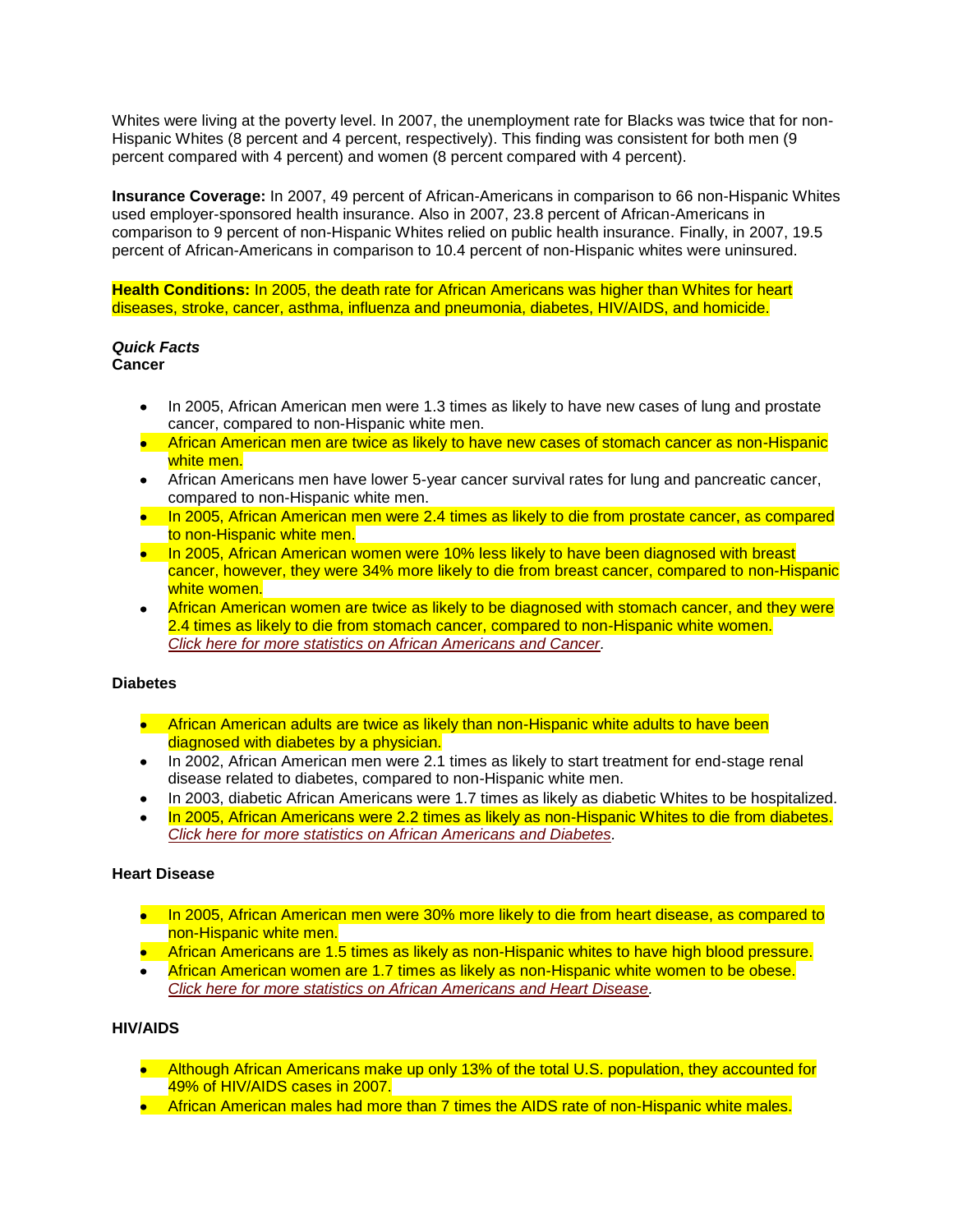- African American females had more than 22 times the AIDS rate of non-Hispanic white females.
- African American men were more than 9 times as likely to die from HIV/AIDS as non-Hispanic white men.
- African American women were more than 20 times as likely to die from HIV/AIDS as non-Hispanic white women, in 2005. *[Click here for more statistics on African Americans and HIV/AIDS.](http://minorityhealth.hhs.gov/templates/content.aspx?lvl=2&lvlID=51&ID=3019)*

### **Immunization**

- In 2006, African Americans aged 65 and older were 30% less likely to have received the influenza (flu) shot in the past 12 months, compared to non-Hispanic whites of the same age group.
- In 2006, African American adults aged 65 and older were 40% less likely to have ever received the pneumonia shot, compared to non-Hispanic white adults of the same age group.
- Although African American children aged 19 to 35 months had comparable rates of immunization for hepatitis, influenza, MMR, and polio, they were slightly less likely to be fully immunized, when compared to non-Hispanic white children. *[Click here for more statistics on African Americans and Immunization.](http://minorityhealth.hhs.gov/templates/content.aspx?lvl=2&lvlID=51&ID=3020)*

# **Infant Mortality**

- In 2005, African Americans had 2.3 times the infant mortality rate of non-Hispanic whites.
- African American infants were almost four times as likely to die from causes related to low birthweight, compared to non-Hispanic white infants.
- African Americans had 1.8 times the sudden infant death syndrome mortality rate as non-**Hispanic whites.**
- African American mothers were 2.5 times as likely as non-Hispanic white mothers to begin prenatal care in the 3rd trimester, or not receive prenatal care at all.
- The infant mortality rate for African American mothers with over 13 years of education was almost three times that of Non-Hispanic White mothers in 2005. *[Click here for more statistics on African Americans and Infant Mortality.](http://minorityhealth.hhs.gov/templates/content.aspx?lvl=2&lvlID=51&ID=3021)*

#### **Stroke**

- African American adults are 1.7 times as likely than their White adult counterparts to have a stroke.
- **•** African American males are 60% more likely to die from a stroke than their White adult counterparts.
- Analysis from a CDC health interview survey reveals that African American stroke survivors were more likely to become disabled and have difficulty with activities of daily living than their non-Hispanic white counterparts. *[Click here for more statistics on African Americans and Stroke.](http://minorityhealth.hhs.gov/templates/content.aspx?lvl=2&lvlID=51&ID=3022)*

# *Summary – American Indian/Alaska Native Profile*

**Overview (Demographics):** This racial group includes people having origins in any of the original peoples of North, South America, and Central America, who maintain tribal affiliation or community attachment. As of 2008, there were an estimated 4.9 million people who were classified as American Indian and Alaska Native alone or American Indian and Alaska Native in combination with one or more other races. This racial group comprises 1.6 percent of the total U.S. population.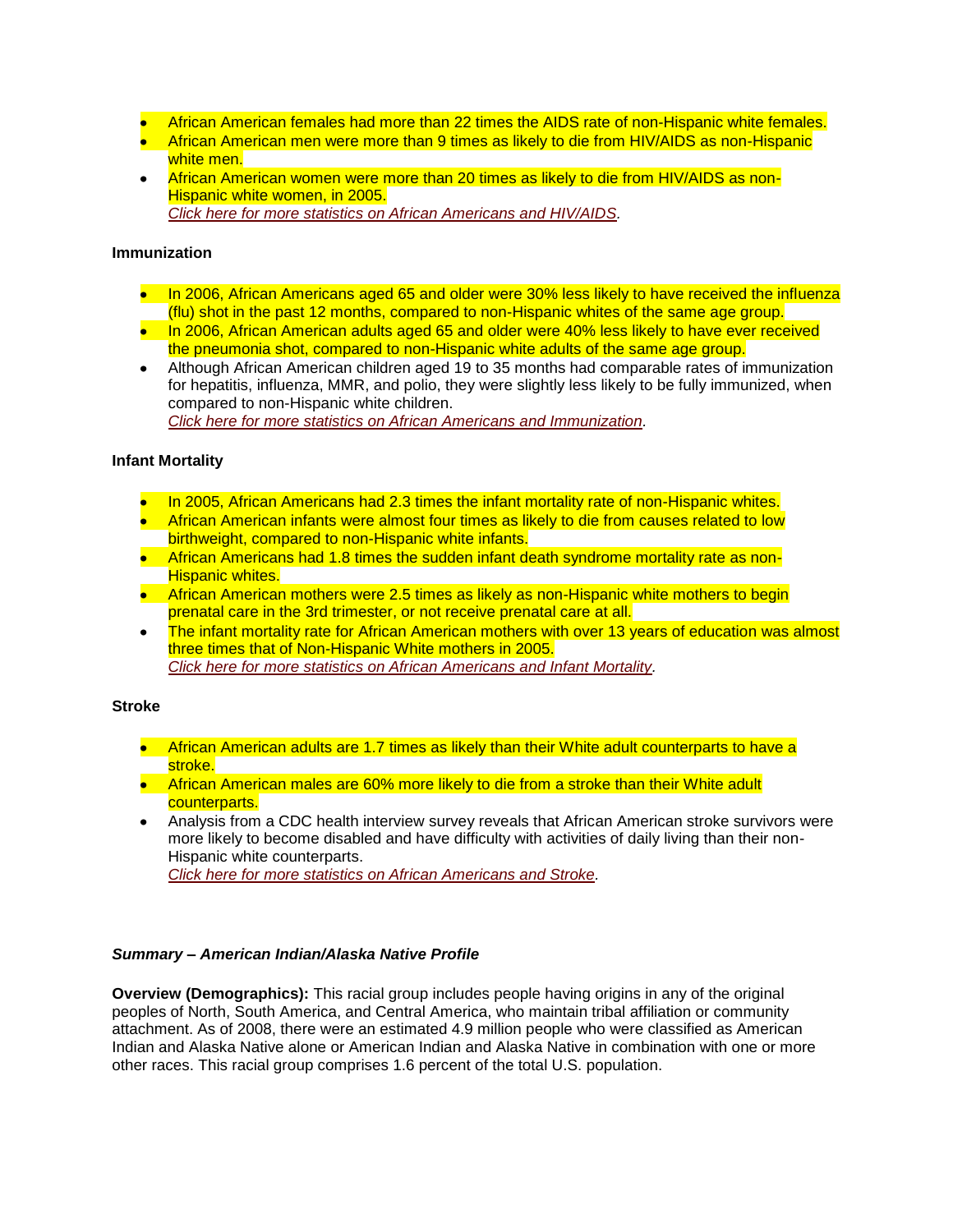1.9 million American Indians and Alaska Natives live on reservations or other trust lands. 60 percent of American Indians and Alaska Natives live in metropolitan areas; this is the lowest metropolitan percentage of any racial group. 1.2 million American Indian and Alaska Natives are under the age of 18, which comprises 27% of this racial group.

Currently, there are 562 federally recognized (AI/AN) tribes, and more than 100 state recognized tribes. There are also tribes that are not state or federally recognized. Federally recognized tribes are provided health and educational assistance through a government agency called Indian Health Service (IHS), U.S. Department of Health and Human Services. The IHS operates a comprehensive health service delivery system for approximately 1.9 million American Indians and Alaska Natives. The majority of those who receive IHS services live mainly on reservations and in rural communities in 36 states, mostly in the western United States and Alaska. 36 percent of the IHS service area population resides in non-Indian areas, and 600,000 are served in urban clinics. Typically, this urban clientele has less accessibility to hospitals; health clinics or contract health services implanted by the IHS and tribal health programs. Studies on the urban American Indian and Alaska Native population has documented a frequency of poor health and limited health care options for this group.

Since 1972, IHS has embarked upon a series of initiatives to fund health-related activities in offreservation settings, which will make health care services accessible to urban American Indians and Alaska Natives. Currently, the IHS funds 34 urban Indian health organizations, which operate at 41 sites located in cites throughout the United States. Approximately 600,000 American Indians and Alaska Natives are eligible to utilize this program. The thirty-four programs administer: medical services, dental services, community services, alcohol and drug abuse prevention, education and treatment, AIDS and sexually transmitted disease education and prevention services, mental health services, nutrition education and counseling services, pharmacy services, health education, optometry services, social services, and home health care.

**Educational Attainment:** 76 percent of American Indians and Alaska Natives age 25 and over have at least a high school diploma.14 percent of American Indians and Alaska Natives age 25 and over have at least a bachelor's degree. 50,500 American Indians and Alaska Natives age 25 and over have at least an advanced graduate degree (i.e., master's, Ph.D., medical, or law).

**Economics:** The median family income for American Indian and Alaska Natives is \$33,627. 26 percent of American Indians and Alaska Natives age 16 and over, work in management and professional occupations. 25 percent of this racial group lives at the poverty level.

**Insurance Coverage:** In 2006, 36 percent of American Indians and Alaska Natives had private health insurance coverage. 24 percent of AI/ANs relied on Medicaid coverage. 33 percent of AI/ANs had no health insurance coverage in 2007.

**Health:** It is significant to note that American Indians/Alaska Natives frequently contend with issues that prevent them from receiving quality medical care. These issues include cultural barriers, geographic isolation, inadequate sewage disposal, and low income.

Some of the leading diseases and causes of death among AI/AN are heart disease, cancer, unintentional injuries (accidents), diabetes, and stroke. American Indians/Alaska Natives also have a high prevalence and risk factors for mental health and suicide, obesity, substance abuse, sudden infant death syndrome (SIDS), teenage pregnancy, liver disease, and hepatitis.

**Other Health Concerns:** American Indians and Alaska Natives have an infant death rate 40 percent higher than the rate for Caucasians. AI/ANs are twice as likely to have diabetes than Caucasians. An example is the Pima of Arizona, who have one of the highest diabetes rates in the world. AI/ANs also have disproportionately high death rates from unintentional injuries and suicide. In 2007, the tuberculosis rate for AI/NAs was 5.9, as compared to 1.1 for the White population.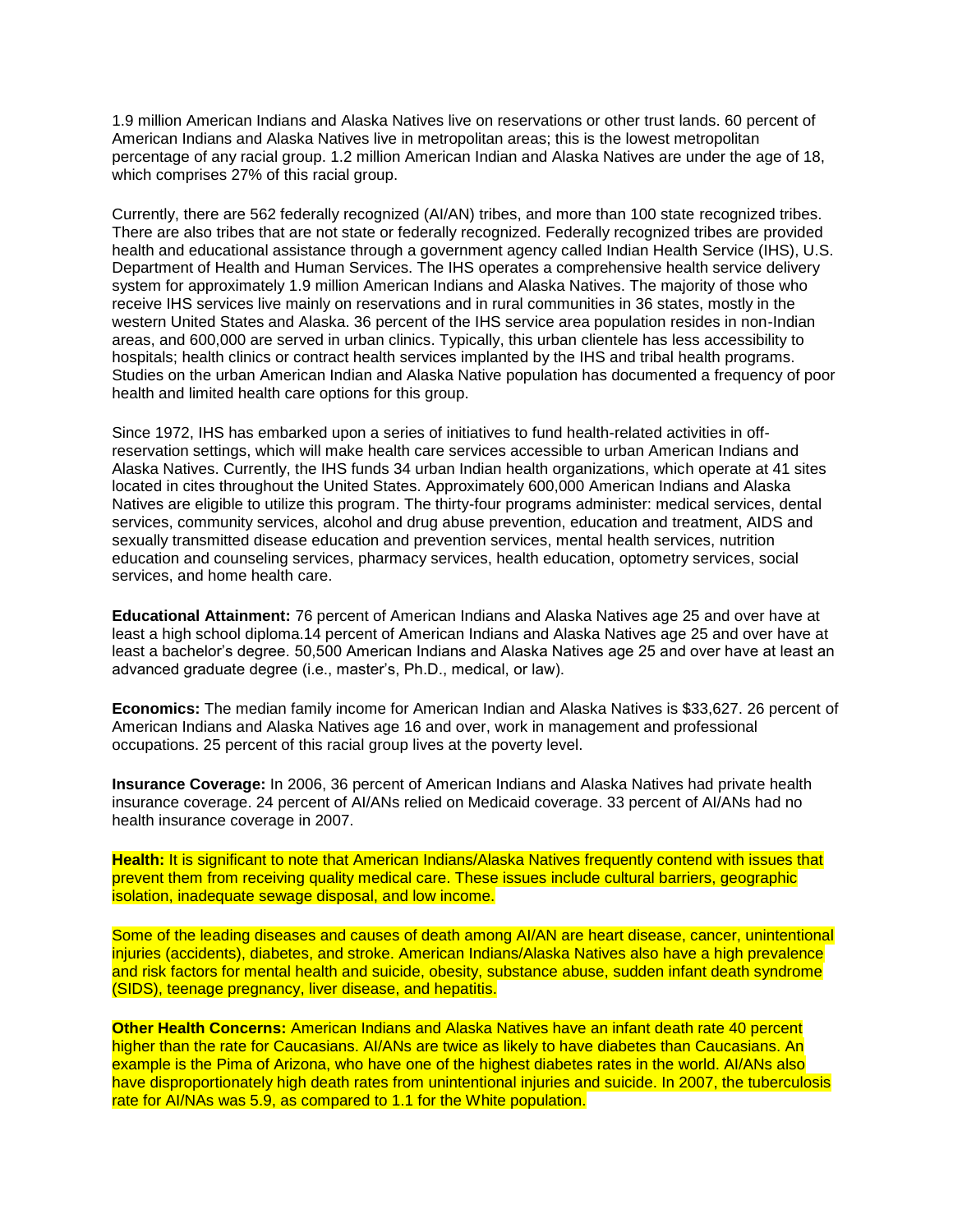# *Quick Facts*

### **Cancer**

- From 2001-2005, American Indian/Alaska Native men are twice as likely to have liver & IBD cancer as non-Hispanic White men.
- American Indian/Alaska Native men are 1.8 times as likely to have stomach cancer as non-Hispanic White men, and are over twice as likely to die from the same disease.
- American Indian/Alaska Native women are 2.4 times more likely to have, and to die from, liver & **IBD cancer, as compared to non-Hispanic White women.**
- American Indian/Alaska Native women are 40% more likely to have kidney/renal pelvis cancer as non-Hispanic White women. *[Click here for more statistics on American Indians/Alaska Natives and Ccancer.](http://minorityhealth.hhs.gov/templates/content.aspx?lvl=2&lvlID=52&ID=3023)*

#### **Diabetes**

- American Indian/Alaska Native adults were 2.3 times as likely as white adults to be diagnosed with diabetes.
- American Indians/Alaska Natives were twice as likely as non-Hispanic whites to die from diabetes in 2005.
- American Indian/Alaska Native adults were 1.6 times as likely as White adults to be obese.
- American Indian/Alaska Native adults were 1.3 times as likely as White adults to have high blood pressure. *[Click here for more statistics on American Indians/Alaska Natives and Diabetes.](http://minorityhealth.hhs.gov/templates/content.aspx?lvl=2&lvlID=52&ID=3024)*

#### **Heart Disease**

- American Indian/Alaska Native adults are 1.2 times as likely as White adults to have heart disease.
- American Indian/Alaska Native adults are 1.4 times as likely as White adults to be current cigarette smokers.
- **American Indian/Alaska Native adults are 1.6 times as likely as White adults to be obese.**
- American Indian/Alaska Native adults are 1.3 times as likely as White adults to have high blood pressure. *[Click here for more statistics on American Indians/Alaska Natives and Heart Disease.](http://minorityhealth.hhs.gov/templates/content.aspx?lvl=2&lvlID=52&ID=3025)*

#### **HIV/AIDS**

- American Indian/Alaska Natives have a 40% higher AIDS rates than non-Hispanic white counterparts.
- American Indian/Alaska Native men have a 20% higher AIDS rate compared to non-Hispanic white men.
- American Indian/Alaska Native women have twice the AIDS rate of non-Hispanic white women. *[Click here for more statistics on American Indian/Alaska Natives and HIV/AIDS.](http://minorityhealth.hhs.gov/templates/content.aspx?lvl=2&lvlID=52&ID=3026)*

#### **Immunization**

- In 2006, American Indian/Alaska Native children ages 19 to 35 months received the recommended doses of vaccines for measles, mumps, rubella, Hib, polio, and chicken pox at the same rate as non-Hispanic white children.
- In 2005, American Indian/Alaska Native adults ages 18 to 64 years were slightly more likely than their non-Hispanic white counterparts to have received the influenza (flu) shot in the past 12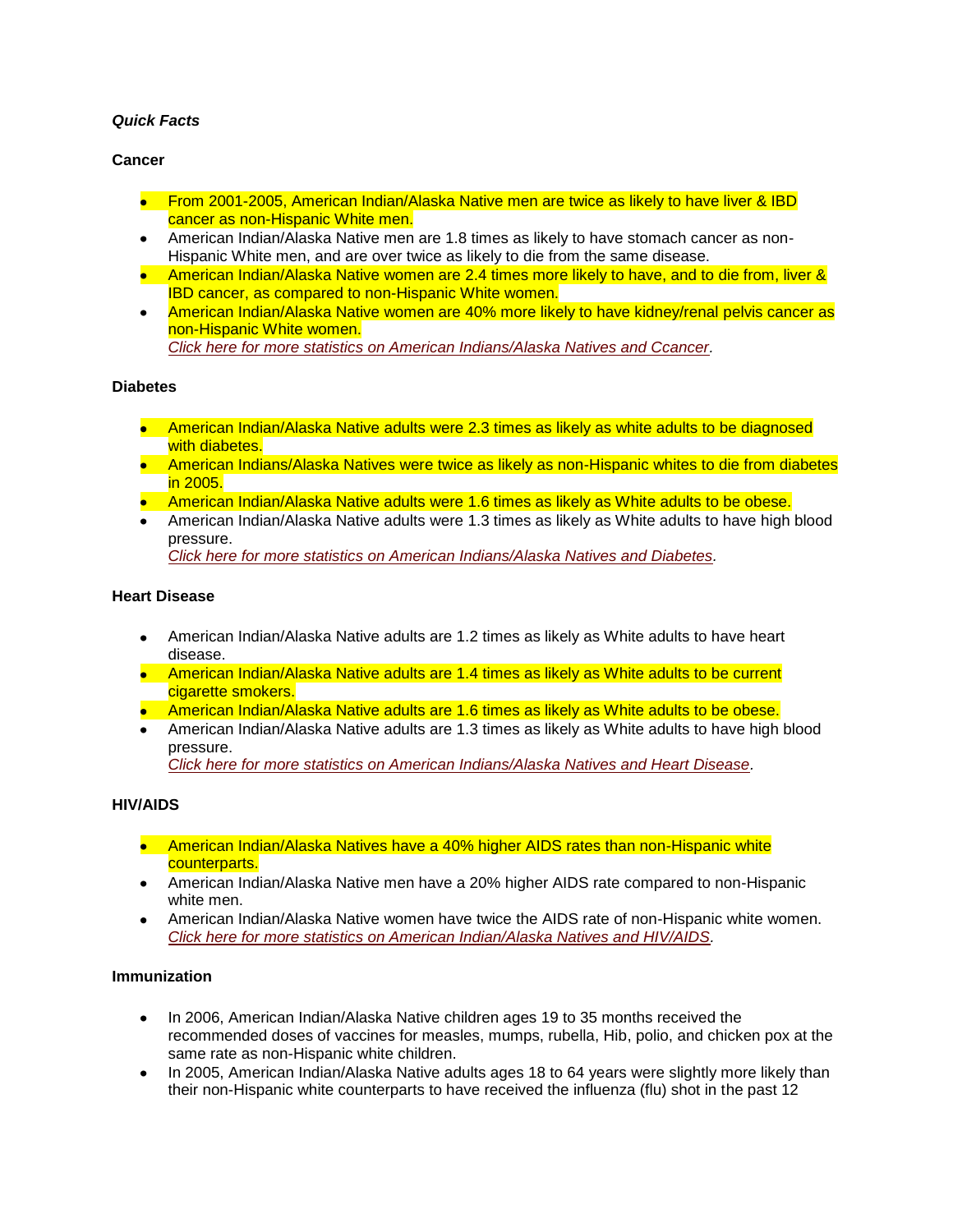months.

*[Click here for more statistics on American Indian/Alaska Natives and Immunization.](http://minorityhealth.hhs.gov/templates/content.aspx?lvl=2&lvlID=52&ID=3029)*

### **Infant Mortality**

- American Indian/Alaska Natives have 1.4 times the infant mortality rate as non-Hispanic whites.
- American Indian/Alaska Native babies are twice as likely as non-Hispanic white babies to die from sudden infant death syndrome (SIDS), and they are 30% more likely to die from complications related to low birthweight or congenital malformations compared to non-Hispanic whites babies.
- American Indian/Alaska Native infants are 3.7 times as likely as non-Hispanic white infants to have mothers who began prenatal care in the 3rd trimester or did not receive prenatal care at all. *[Click here for more statistics on American Indian/Alaska Natives and Infant Mortality.](http://minorityhealth.hhs.gov/templates/content.aspx?lvl=2&lvlID=52&ID=3038)*

#### **Stroke**

- In general, American Indian/Alaska Native adults are 60% more likely to have a stroke than their White adult counterparts.
- American Indian/Alaska Native women have twice the rate of stroke than White women.
- American Indian/Alaska Native adults are more likely to be obese than White adults and they are more likely to have high blood pressure, compared to White adults. *[Click here for more statistics on American Indian/Alaska Natives and Stroke.](http://minorityhealth.hhs.gov/templates/content.aspx?lvl=2&lvlID=52&ID=3041)*

# *Summary – Asian American/Pacific Islander Profile*

**Overview (Demographics):** This racial group is defined as people having origins in any of the original peoples of the Far East, Southeast Asia, or the Indian subcontinent. According to the 2008 Census Bureau population estimate, there are 15.5 million Asian Americans living in the United States. Asian Americans account for 5 percent of the nation's population. In 2008, the following states have the largest Asian-American populations: California, New York, Hawaii, Texas, New Jersey and Illinois.

**Language Fluency:** The percentage of persons 5 years or older who do not speak English at home varies among Asian American groups: 62 percent of Vietnamese, 50 percent of Chinese, 24 percent of Filipinos and 23 percent of Asian Indians are not fluent in English.

**Educational Attainment:** According to the 2007 U.S. Census data, roughly 86 percent of both all Asians and all people in the United States 25 and older had at least a high school diploma. However, 50 percent of Asian Americans in comparison to 28 percent of the total U.S. population had earned at least a bachelor's degree. Among Asian subgroups, Asian Indians had the highest percentage of bachelor's degree attainment at 64 percent. In regards to employment, about 45 percent of Asian Americans were employed in management, professional and related occupations, compared with 34 percent of the total population. In addition, the proportions employed in high-skilled and managerial sectors varied from 13 percent for Laotians to 60 percent for Asian Indians.

**Economics:** According to 2007 Census data, the median family income of Asian American families is \$15,600 higher than the national median income for all households. 10 percent of Asian Americans compared to 8.2 percent of non-Hispanic Whites live at the poverty. 2.2 percent of Asian Americans compared to 1.3 percent of Caucasians live on public assistance.

**Insurance Coverage:** By 2003, insurance coverage among Asian American subgroups varied. Private insurance coverage rates: 75.8 percent for Vietnamese, 81.5 percent for Filipino, 84.2 percent for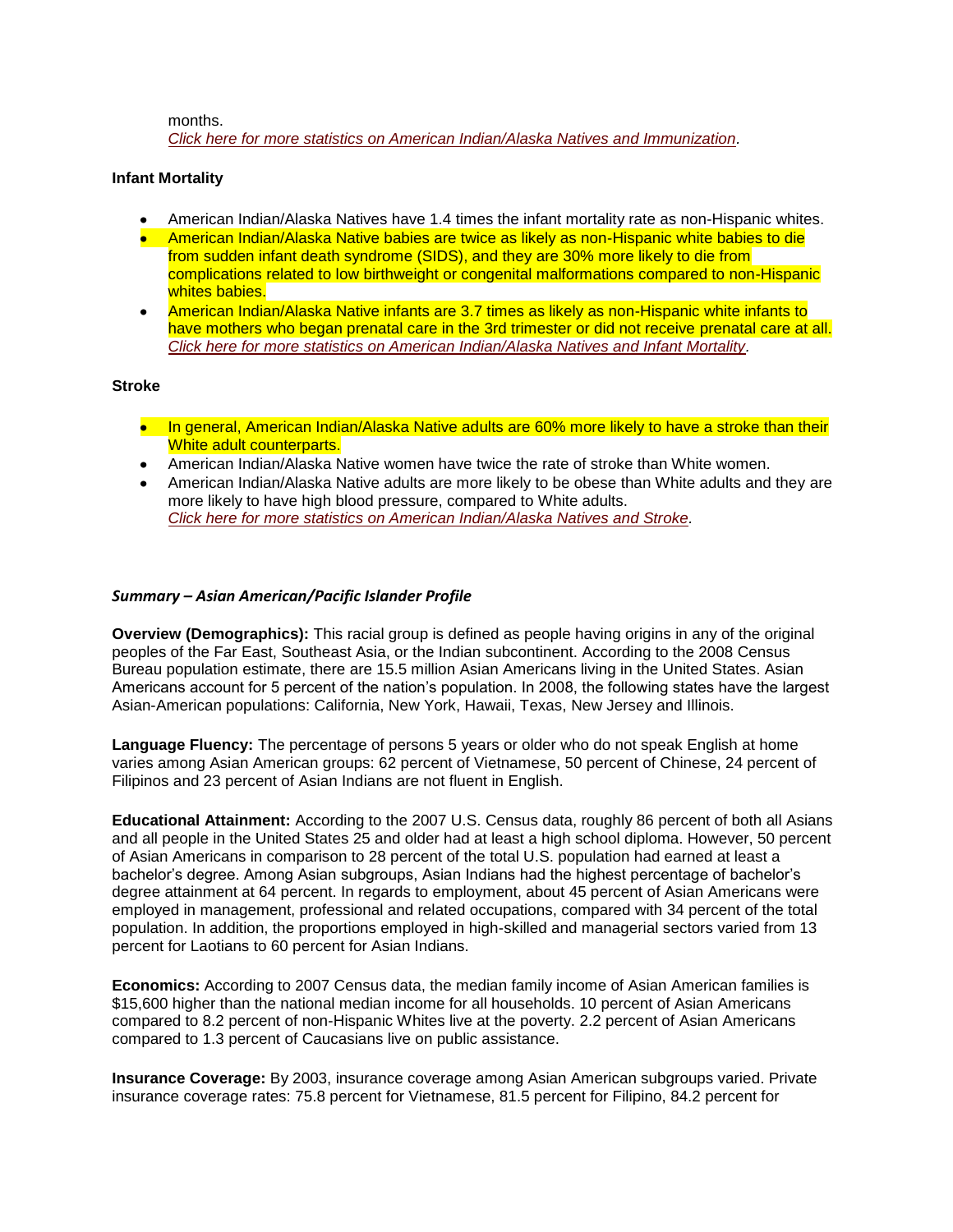Chinese and 81.3 percent for other Asian groups. Public insurance coverage rates : 11.2 percent for Vietnamese, 4.9 percent for Filipino, 3.8 percent for Chinese and 5.5 percent for other Asian groups. Asian subgroups also varied within uninsured status: 13.0 percent for Vietnamese, 13.6 percent for Filipino, 12.0 percent for Chinese and 13.2 percent for other Asian groups.

In 2007, the overall insurance coverage for Asian Americans was 83.9%, as compared to 89.6% for the non-Hispanic White population.

**Health:** It is significant to note that Asian American women have the highest life expectancy (85.8 years) of any other ethnic group in the U.S. Life expectancy varies among Asian subgroups: Filipino (81.5 years), Japanese (84.5 years), and Chinese women (86.1 years). However, Asian Americans contend with numerous factors which may threaten their health. Some negative factors are infrequent medical visits due to the fear of deportation, language/cultural barriers, and the lack of health insurance. Asian Americans are most at risk for the following health conditions: cancer, heart disease, stroke, unintentional injuries (accidents), and diabetes. Asian Americans also have a high prevalence of the following conditions and risk factors: chronic obstructive pulmonary disease, hepatitis B, HIV/AIDS, smoking, tuberculosis, and liver disease.

**Other Health Concerns:** In 2007, tuberculosis was 24 times more common among Asians, with a case rate of 26.3 as compared to 1.1 for the White population. In 2006, Asian Americans were 1.2 times more likely to have Hepatitis B than Whites.

#### *Quick Facts*

#### **Cancer**

- Asian/Pacific Islander men were 40% less likely to have prostate cancer as non-Hispanic white men.
- Asian/Pacific Islander women were 30% less likely to have breast cancer as non-Hispanic white women.
- **Both Asian/Pacific Islander men and women have three times the incidence of liver & IBD cancer** as the non-Hispanic white population.
- Asian/Pacific Islander men are twice as likely to die from stomach cancer as compared to the non-Hispanic white population, and Asian/Pacific Islander women are 2.6 times as likely to die from the same disease. *[Click here for more statistics on Asian/Pacific Islanders and Cancer.](http://minorityhealth.hhs.gov/templates/content.aspx?lvl=2&lvlID=53&ID=3055)*

#### **Diabetes**

- In Hawaii, Native Hawaiians have more than twice the rate of diabetes as Whites.
- Asians are 30% less likely than non-Hispanic whites to die from diabetes.
- In Hawaii, Native Hawaiians are more than 5.7 times as likely as Whites living in Hawaii to die from diabetes.
- Filipinos living in Hawaii have more than 3 times the death rate as Whites living in Hawaii.  $\bullet$ *[Click here for more statistics on Asian/Pacific Islanders and Diabetes.](http://minorityhealth.hhs.gov/templates/content.aspx?lvl=2&lvlID=53&ID=3057)*

# **Heart Disease**

Overall, Asian/Pacific Islander adults are less likely than white adults to have heart disease and  $\bullet$ they are less likely to die from heart disease compared to non-Hispanic whites. *[Click here for more statistics on Asian/Pacific Islanders and Heart Disease.](http://minorityhealth.hhs.gov/templates/content.aspx?lvl=2&lvlID=53&ID=3060)*

#### **HIV/AIDS**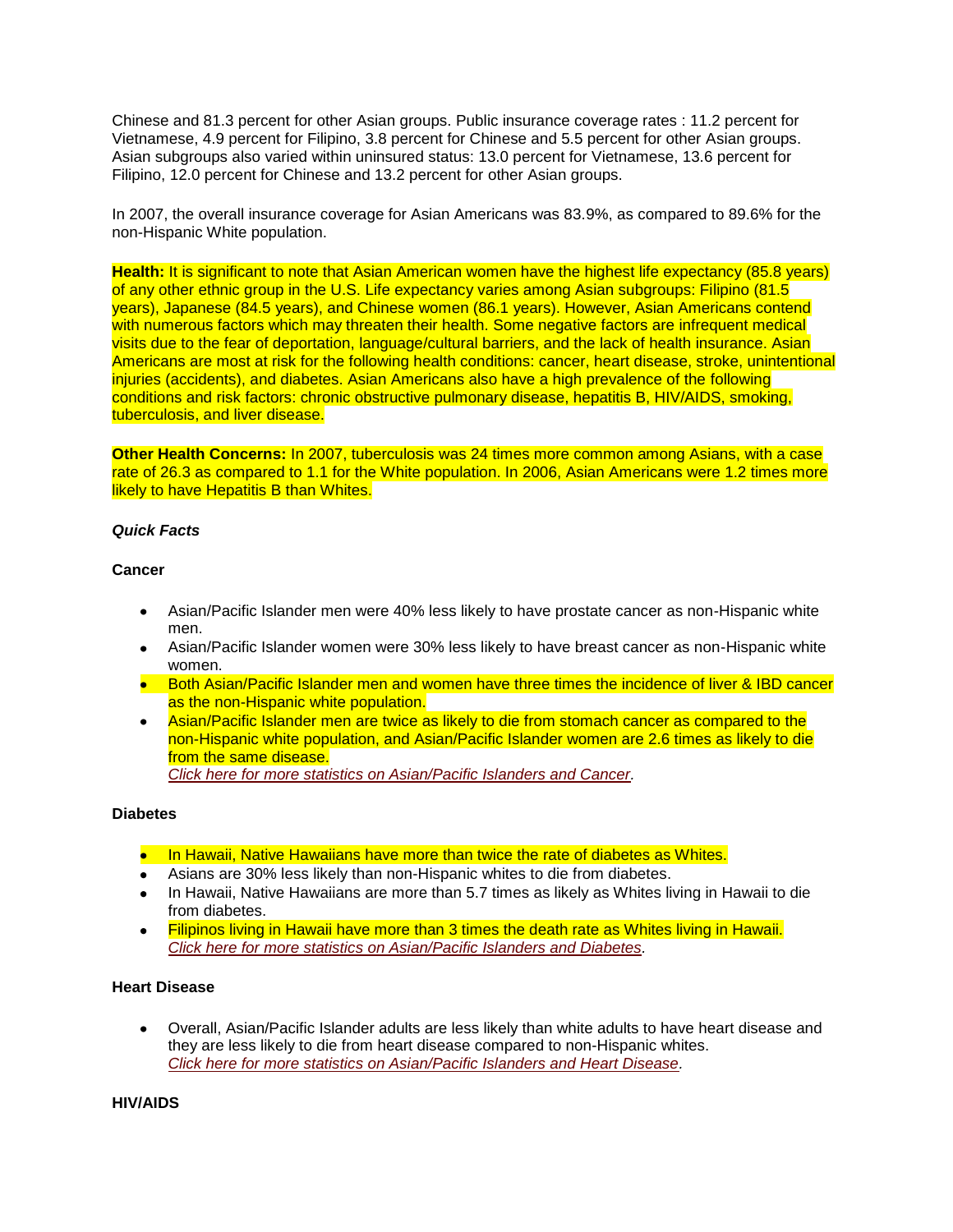- Asian/Pacific Islanders have lower AIDS rates than non-Hispanic white counterparts and they are less likely to die of HIV/AIDS.
- Asian Americans have lower AIDS rates than white counterparts and they are less likely to die of HIV/AIDS.
- In 2007, however, Asian women had a higher case rate for AIDS than White women.
- The total number of reported AIDS cases has declined over the past five years for the White population, however it has continued to increase for Asian Americans. *[Click here for more statistics on Asian/Pacific Islanders and HIV/AIDS.](http://minorityhealth.hhs.gov/templates/content.aspx?lvl=2&lvlID=53&ID=3062)*

#### **Immunization**

- In 2006, Asian/Pacific Islander adults aged 65 years and older were 40% less likely to have ever received the pneumonia shot, compared to non-Hispanic white adults of the same age group.
- In 2006, Asian/Pacific Islander children aged 19 to 35 months reached the Healthy People goal for immunizations for Hib (haemophilus influenzae type b), hepatitis B, MMR (measles-mumpsrubella), polio and chicken pox. *[Click here for more statistics on Asian/Pacific Islanders and Immunization.](http://minorityhealth.hhs.gov/templates/content.aspx?lvl=2&lvlID=53&ID=3064)*

#### **Infant Mortality**

- Among Asian/Pacific Islanders, sudden infant death syndrome (SIDS) is the fourth leading cause of infant mortality.
- The infant mortality rate for Asian/Pacific Islanders was 40% greater for mothers under 20 years old, as compared to mothers, ages 25-29 years old. *[Click here for more statistics on Asian/Pacific Islanders and Infant Mortality.](http://minorityhealth.hhs.gov/templates/content.aspx?lvl=2&lvlID=53&ID=3067)*

#### **Stroke**

- In general, Asians/Pacific Islander adults are less likely to die from a stroke.
- In general, Asian/Pacific Islander adults have lower rates of being overweight or obese, lower rates of hypertension, and they are less likely to be current cigarette smokers, as compared to white adults.

*[Click here for more statistics on Asian/Pacific Islanders and Stroke.](http://minorityhealth.hhs.gov/templates/content.aspx?lvl=2&lvlID=53&ID=3068)*

#### **Wellness Demographic Data 2009-2010**

Summary – When comparing racial demographic data between Wellness vs. University, two Wellness groups had lower percentages. They included American Indian/Alaska Native and White. Additional demographic analysis of endowed vs. statutory, exempt vs. nonexempt, female vs. male, and academic vs. staff vs. union showed lower percentages in Wellness for the following groups: statutory, nonexempt, male, staff, and union. The most marked differences between Wellness and University were found in statutory (30% vs. 37%), nonexempt (28% vs. 42%), and union (6% vs. 13%).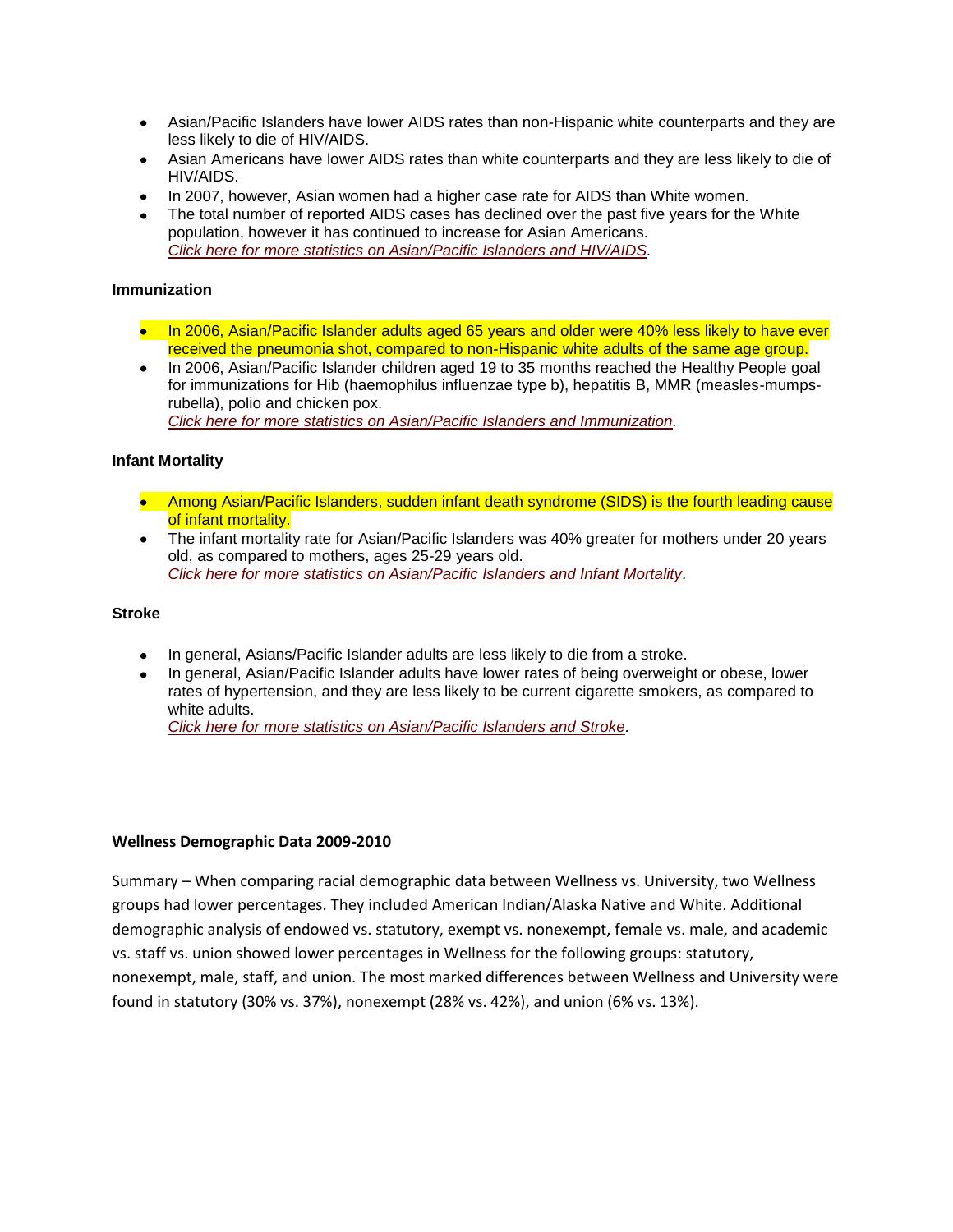# **CDC/NCHS, Health, United States 2009 (highlights)**

- In 2008 approximately 15% of pop. 18+ is Hispanic; 22% under 18.
- In 2008 approximately 12% of pop. 18+ is black; 14% under 18.
- 2007, Hispanic, 18-64 yrs old, 18% at poverty level; 65+ yrs old, 17% at poverty level.
- 2007, Black, 18-64 yrs old, 20% at poverty level; 65+ yrs old, 23% at poverty level.
- At birth, life expectancy is approximately 80 yrs old for white female, 75 for black female, 74 for white male, 69 for black male. Data from 2006.
- 2007, length of time uninsured, under 65yrs old; Hispanic 26% uninsured >12 months, Mexican 29%uninsured >12 months, Cuban 17%, Puerto Rican 8%.
- 2008, mammography within the past 2 yrs among women age 40+: white about 65%, black about 65%, asian 63%, Hispanic 59%
- The number of deaths from HIV greatly decreased since 1995 (approx. 85 per 100,000 for black males) when HAART therapy was introduced. Still however black males have the highest death rate from HIV with about 28 deaths per 100,000 population according to 2006 data. Black females are at about 13 per 100,000 and Hispanic males about 9 per 100,000. White male, Hispanic female, and white female are at about 2-4 per 100,000.

# **Benchmarking of Ivy's**

# **Brown University**

- Brown has a website called Health Education Answers to questions you always wanted  $\bullet$ to ask. One of the questions on this web site is Women of Color & Eating Disorders. Among the four paragraphs is stated "research suggests that eating disorders present differently among different ethnic and racial groups, and that clinicians may miss opportunities to detect and treat disorders in women of color because they lack an understanding of these differences". Many resource links are provided on this page http://brown.edu/Student Services/Health Services/Health Education/nutrition & ea [ting.](http://brown.edu/Student_Services/Health_Services/Health_Education/nutrition_&_eating)..
- $\bullet$ Research by Dr. Cassandra Stanton, professor of psychiatry & human behavior. She is especially interested in cultural differences in the development of health behaviors and novel prevention interventions that reinforce protective influences in youth's social environments.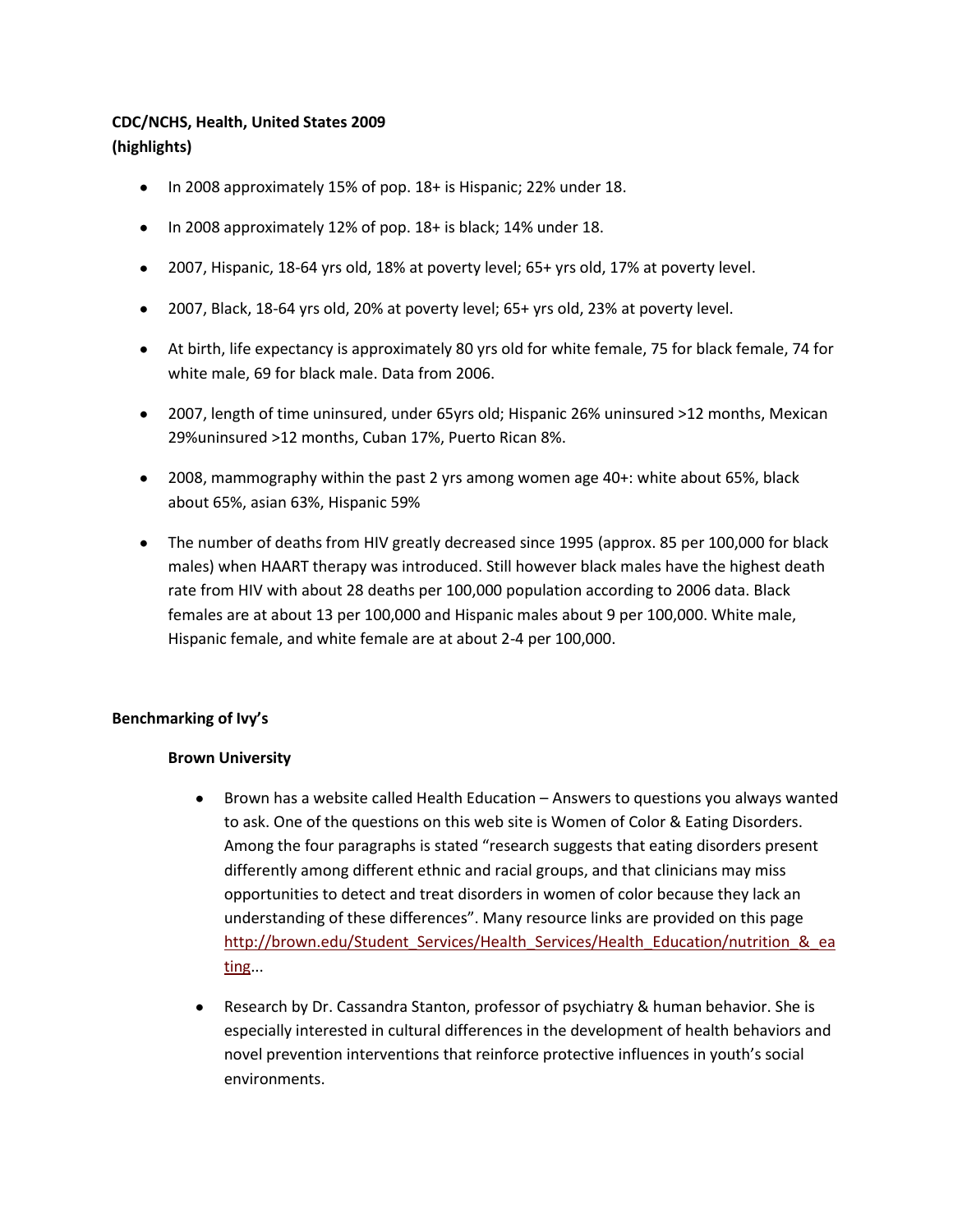# **Columbia University**

Columbia has an extensive outreach program for underserved populations. They collaborate with the community to offer services and they have NIH funded research for the health of Urban Minorities. They have a Center for Community Health Programs that is explained by a paragraph stating that "Columbia University Medical Center's Center for Community Health Partnerships believes that eliminating health care disparities in the United States is a compelling national goal. Its various programs and projects are working to eliminate these health care disparities by focusing on three major areas 1) supporting access to quality health care 2) developing partnerships with communities 3) preparing a culturally competent workforce. In addition to these major components, CCHP is researching health care disparities in minority populations through the Columbia Center for the Health of Urban Minorities and assisting in the educational mission of Columbia University Medical Center schools through its Curriculum Committee on Cultural Competency. The following is a list of their services 1) Thelma Davidson Adair Medical & Dental Center 2) Pipeline, Profession & Practice: Communitybased Dental Education 3) Columbia Center for the Health of Urban Minorities 4) Curriculum Development Committee for Cultural Competency 5) Northern Manhattan Community Voices Collaborative."

[http://neighbors.columbia.edu/pages/community/Services/HealthcareatColumbiaUnive](http://neighbors.columbia.edu/pages/community/Services/HealthcareatColumbiaUniversity) [rsity.](http://neighbors.columbia.edu/pages/community/Services/HealthcareatColumbiaUniversity)..

Hold an Annual Breast Cancer Awareness Day for Women of Color

# **Stanford University**

 $\bullet$ Stanford has a Stanford University Minority Medical Alliance (SUMMA).The goal of SUMMA is to increase the diversity in the health professions to better care for underserved communities. SUMMA is a coalition of Stanford medical students, including representatives from the Asian Pacific American Medical Student Association, Latino Medical Student Association, Stanford American Indigenous Medical Students, Student National Medical Association.

# **Yale University**

- Yale has a Multicultural Student Organization (MSO). MSO's members focus on  $\bullet$ promoting professional development, academic scholarship, and networking opportunities for students of color and students who are interested in addressing health issues among communities of color.
- Yale has a Yale Program for Recovery and Community Health http://www.yale.edu/PRCH/projects/personcentered.html. Current projects include Culturally Responsive Person-Centered Care for Psychosis (this project targets the needs of people of color who are living with psychosis given that health disparities research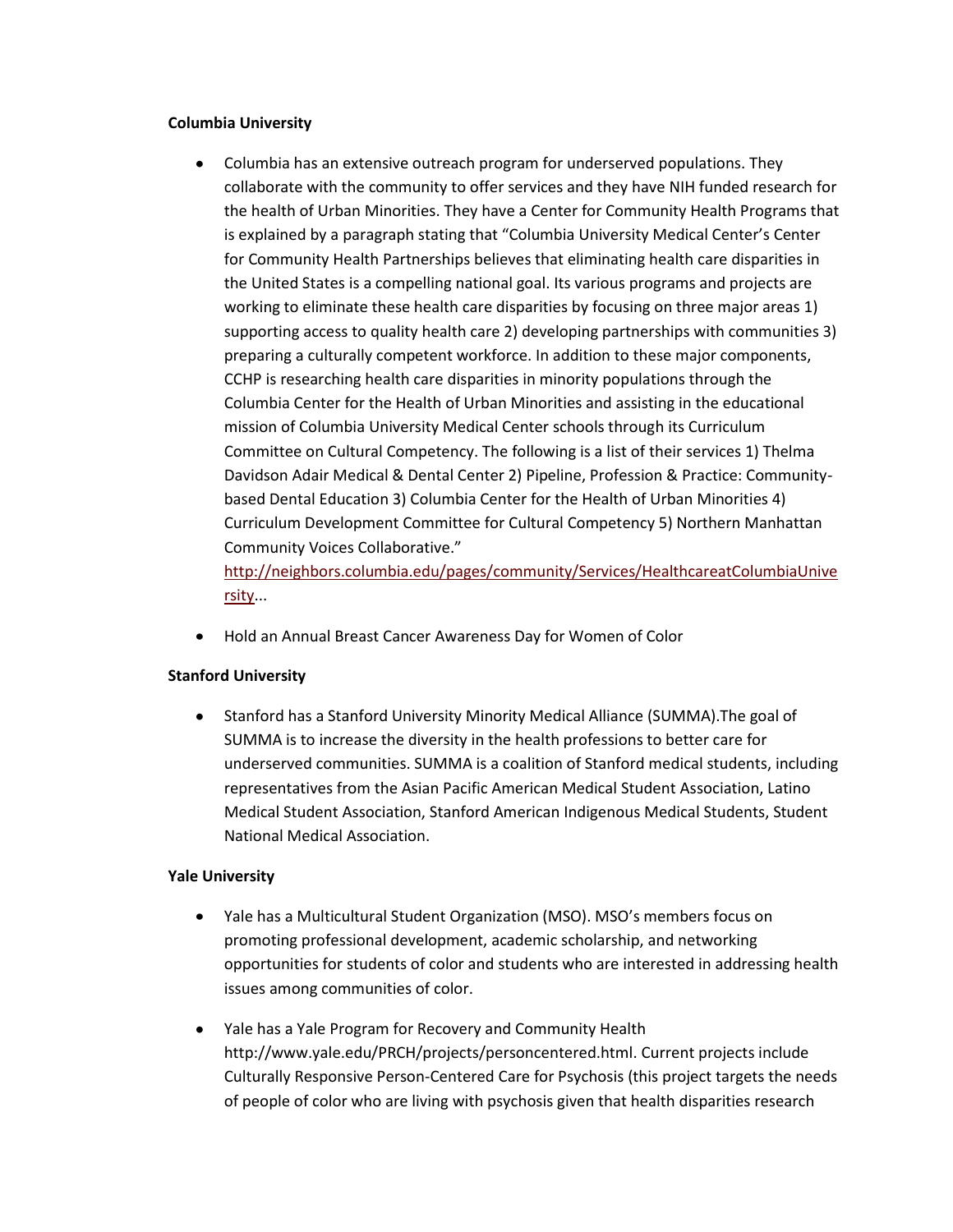and experience has shown that such individuals comprise one of the most disenfranchised populations in American medicine) and the Program for Recovery and Community Health (PRCH was founded in 1999 by a group of cocial scientists, clinical and community based providers, educators, community organizers, and people in recovery who had become dissatisfied with the then-current state of mental health and addiction services, the limitations services placed on individuals' chances for recovery, and the disparities in care based on ethnicity and culture).

 $\bullet$ An Interview on NPR with Tene Lewis of the Yale School of Public Health. Discussed a research study that links the mistreatment frequently associated with racism to a protein that's linked to cardio-vascular disease, Alzheimer's and other illnesses. Lewis is one of the co-authors of the study.

# **University of Pennsylvania**

 $\bullet$ Has a Du Bois College House for African Americans. This college house runs programming called Du Bois Fit. It is for residents. There is an in-house fitness center and monthly programming includes healthy eating, dance, rock climbing, Pilates and more.

# **Harvard**

 $\bullet$ Mary Annette Pember, a journalist affiliated with Harvard, spent time documenting Native approaches to wellness. There is a very high rate of diabetes amongst Native Americans and traditional approaches of handing out informational pamphlets were not making an impact. In one of her articles, she wrote that she was struck by the scrappy, grass-roots quality of their (natives) work and the unique "Indian way" in which they approached it. They identified a problem. Saw what didn't work, and created solutions of their own that were accepted and practiced by members of the community. And there efforts worked. Diabetics and those at risk participated in an exercise program, diet counseling, and cooking classes. Talking circles which last 3-5 days were also used for those wanting more control. More than 35% of those participating in Talking Circles reported weight loss and improved glucose levels. Mary also noted that she began to see people's lifestyles and their relationship to food as being deeply woven into their lives and cultural background. A Wellness program needed to recognize their spiritual connection to their daily lifestyle and their food and then address them, preferably in a manner that is culturally relevant.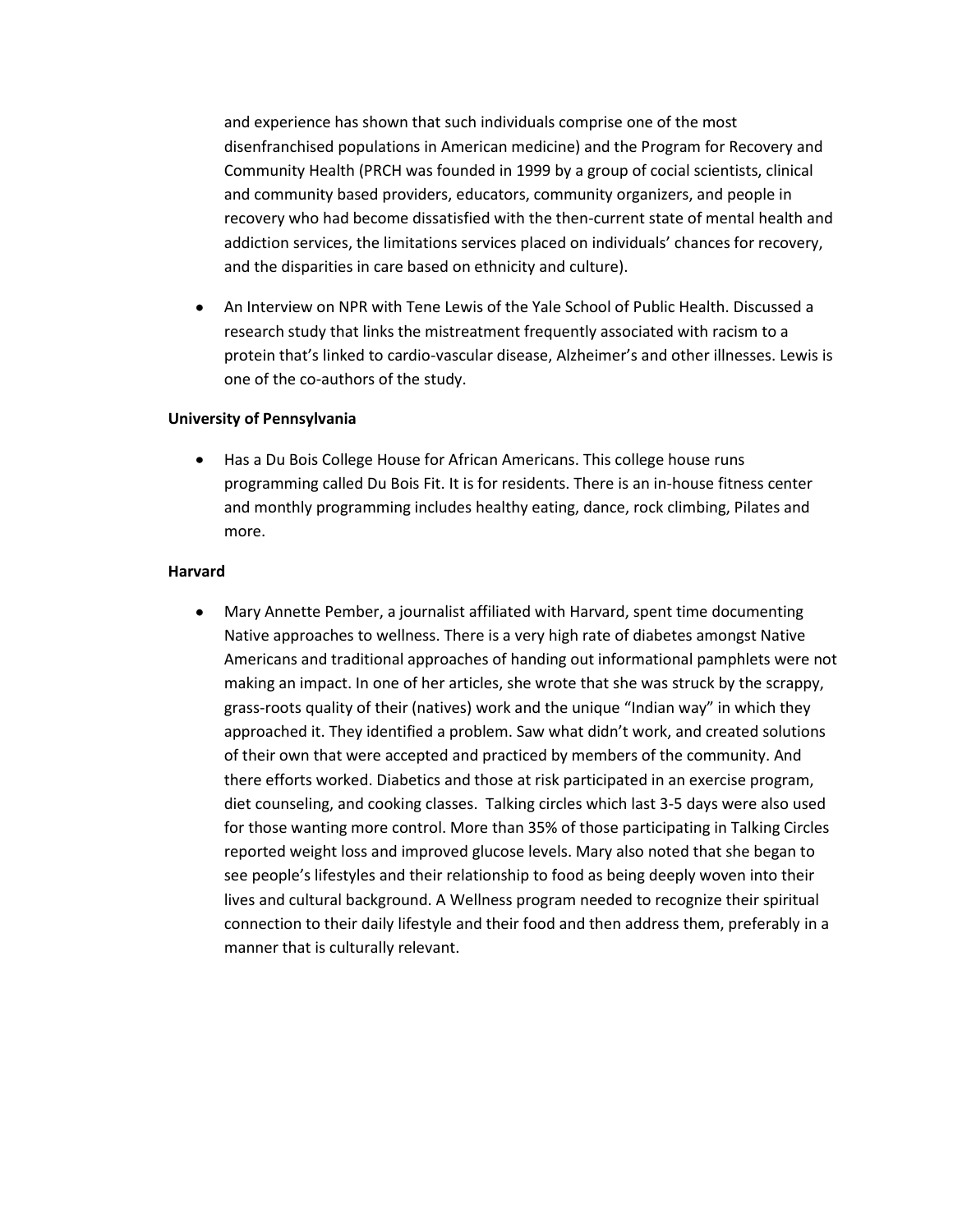# **Talk w/ Representatives of Diversity Groups**

8/25 spoke w/ Cassie about plans for formation of employee resource groups (LGBT, Men of Color, Women of Color, Veterans, Generations).

9/28 Dean's lunches – spoke w/ Cheryl McGraw and Lynnette – lunches will focus on 1) faculty of color, 2) women faculty. Wellness Program would like to be a guest at lunches. Possible happy hours too  $(1<sup>st</sup>$ two Wed's of each semester) offered through Dean's office focusing on 1) new faculty hires 2) junior faculty, 3) women faculty, 4) faculty of color.

11/12 Nadine Porter – previous coordinator of the black professionals' women's forum at Cornell. Asked her if she had any thoughts on if there are things the Wellness Program can do that will attract more individuals of color. And, asked if programming should be specifically for an affinity group. Her thoughts 1) send marketing directly to affinity group to increase participation in Wellness programming 2) does not recommend offering programs specifically for racial group because there is so much diversity within a racial group however recommends including (embed) within programming. For example, when teaching a cooking class say "when cooking greens & smoked neck bones, you can reduce sodium content by….".

Nadine suggested contacting Ira Revels and N'dri Assie-Lumumba (co-coordinators for the black professionals' women's group. The group disbanded but is being re-instituted as a CNG through WDI w/Cassie as lead.

12/20 Beth and I spoke with Dr. Carla Boutin-Foster. Asked her opinion on if and how we can reach out to specific populations who either have increased risks for certain health problems or are underserved. She had several ideas including: 1) linking health message to African American month 2) link depression w/ all other health conditions. Embed stress reduction in other programs. 3) texting health messages 4) addressing colorectal health and hypertension 5) get health champions in underserved groups 6) culturally tailor messages 7) advertise in Laundromats and faith based gathering areas 8) when working in population where majority is minority pop – then programming for target group is okay 9) frame message as AHA says that… or recent data says that…. 10) address everyone 11) have books and minority specific information at event mixed in with general information. Dr. Foster recommended we connect with Dr. Geri Gay on Cornell's main campus who is researching the use of phones and social networking in improving healthy food and activity choices.

2/14 Beth and I made contact with Dr. Gay and her group of graduate students. Discussed their current research. Discussed using Wellness list servs for research recruitment.

2/25 Cassie and I spoke about Wellness networking with the Women of color CNG. There are two dates on hold for the CNG members to visit with Wellness for Q & A and a tour of rec services.

3/1 Beth attended a lecture given by Dr. Foster on Cornell's main campus.